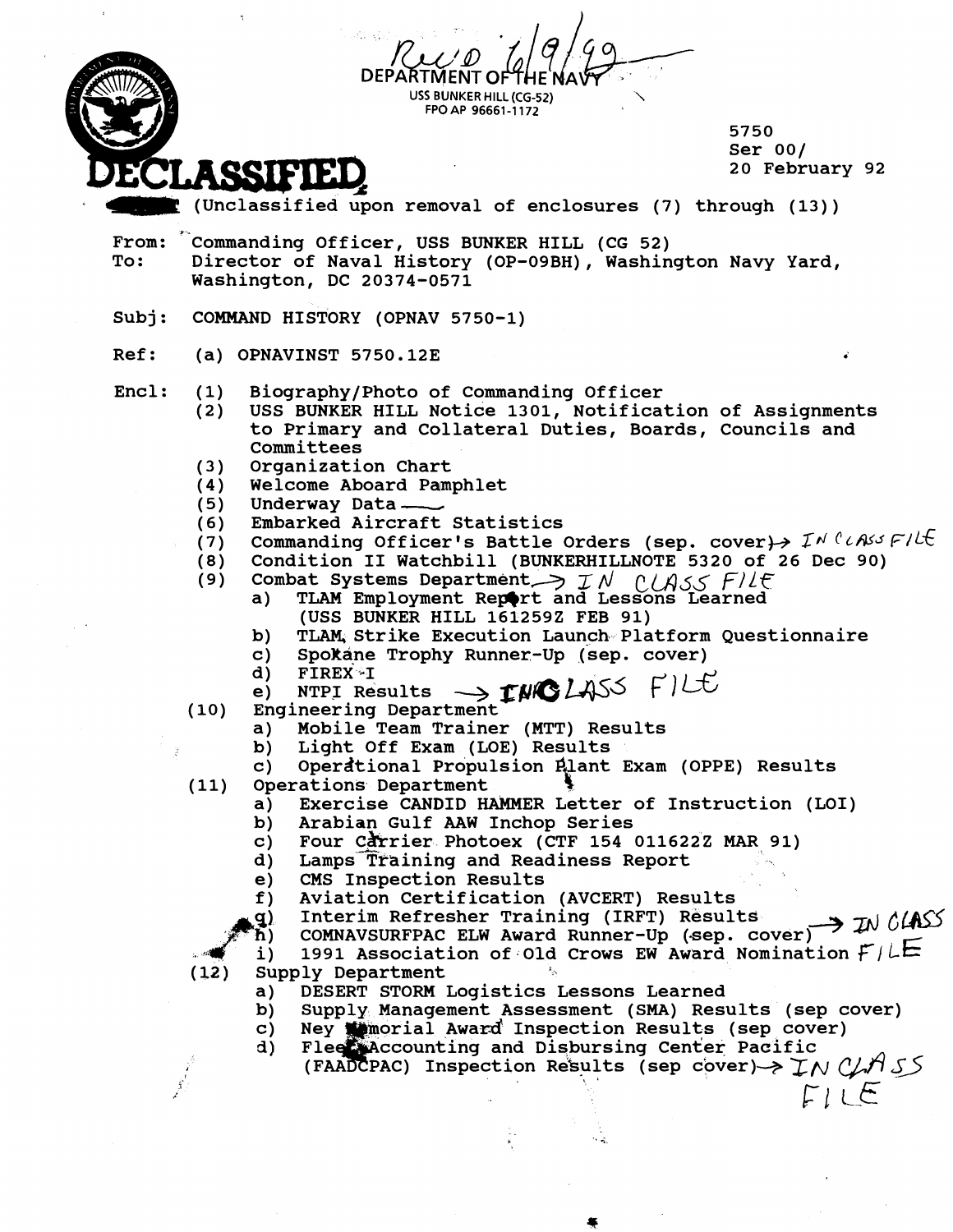#### **Subj: COMMAND HISTORY (5750-1)**

- 
- IN CUNSS (13) Ship-wide Inspections/Awards<br>a) COMNAVSURFPAC Battle Efficiency Award Results
- IN CUNSS (13) Ship-wide Inspections/Awards<br>
a) COMNAVSURFPAC Battle Efficiency Award Results<br>
b) Supplementary Material in Support of Presidential Unit<br>
Citation Award **Citation Award** 
	- **c) COMSEVENTHFLT** AAW **and ASUW Awards**
	- **d) COMSEVENTHFLT ASW and ELW Award Nominations**
	- **e) COMNAVSURFGRU WESTPAC 1991 CNO Annual Ship-LAMPS Safety Award Nomination**
	- **f) FY91 Secretary of Defense Maintenance Award**
	- **g) COMNAVSURFGRU WESTPAC 1991 Golden Anchor Nomination**
	- **(14) Public Releases** 
		- **a) Shipls Family Gram (The SWORD)**
		- **b) Press Release for Surface Warfare magazine**
		- **c) Press Release for Charlestown Patriot**
		- **d) Ship1 s Cruise Book**

**1. The calendar year 1991 Command History is forwarded in compliance with reference (a). Enclosures (1) through (14) are included as supporting documentation.** 

**2. Inquiries regarding this history should be addressed to the ship's**  point of contact, LTJG **All Affairs Officer.** (USN, Public Affairs Officer.

THOMAS F. MARKLAK

 $\mathcal{L}^{\bullet}$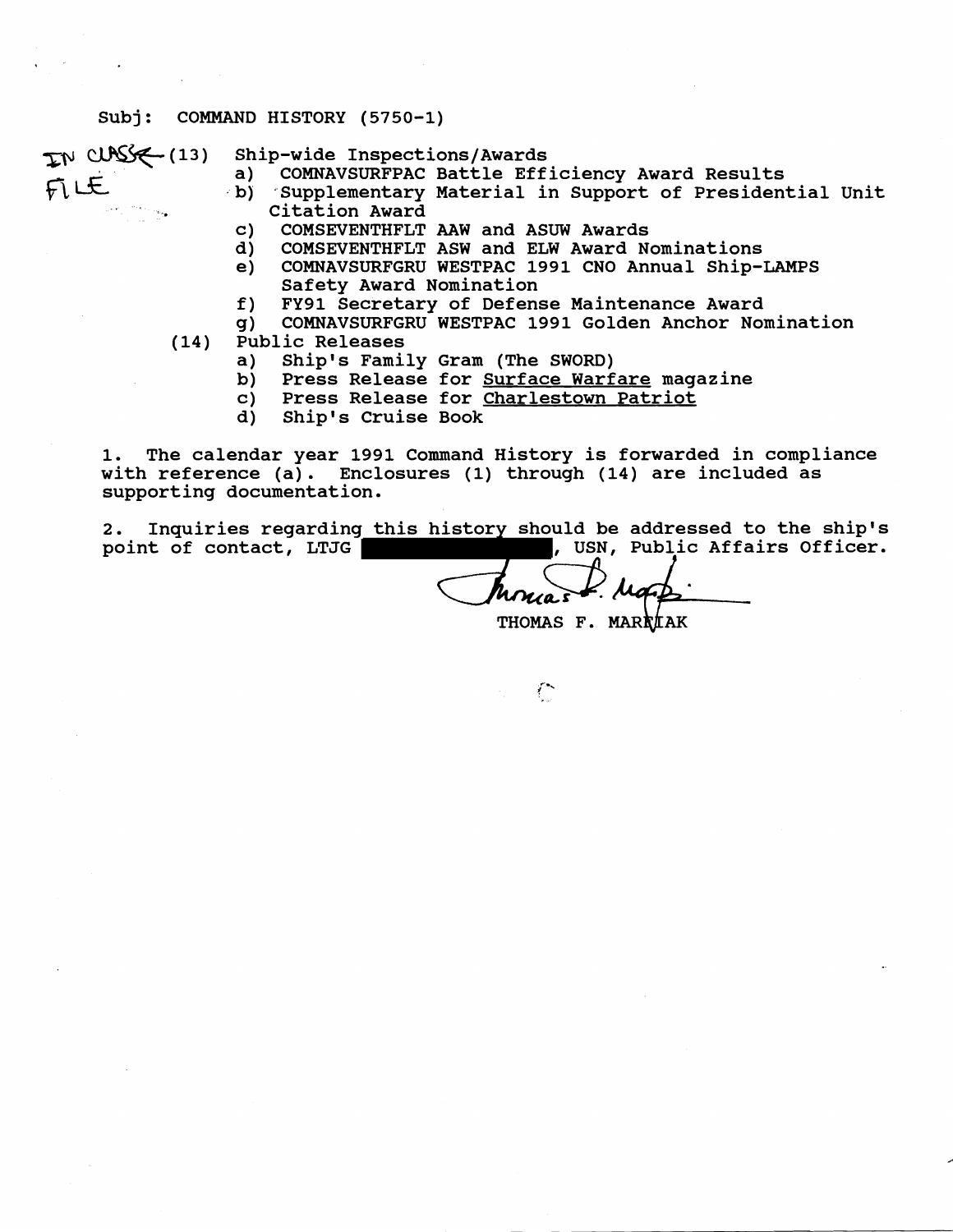### PART I

### COMMAND COMPOSITION AND ORGANIZATION

1. Characteristics. USS BUNKER HILL is an Aegis Guided Missile Cruiser of the TICONDEROGA class. However, it is the first ship of the class equipped with the **MK** 41 Vertical Launching System (VLS) for missiles (Standard Missile 2 Block 11, Tomahawk Cruise Missile) which sets it apart from predecessors delivered with the **MK** 26 Guided Missile Launching System. BUNKER HILL is the first combatant designed from the keel up to carry the Tomahawk Cruise Missile.

### 2. Missions. BUNKER HILL'S mission areas include:

| Primary:   | - Anti-Air Warfare                    | (AAW)         |
|------------|---------------------------------------|---------------|
|            | - Anti-Submarine Warfare              | (ASW)         |
|            | - Anti-Surface Warfare                | <b>(ASUW)</b> |
|            | - Strike Warfare (Tomahawk)           | STW)          |
|            | - Electronic Warfare                  | ELW)          |
|            | - Command, Control and Communications | (CCC)         |
|            | - Mobility                            | (MOB)         |
| Secondary: | - Intelligence                        | (INT)         |
|            | - Amphibious Warfare                  | (AMW)         |
|            | - Anti-Mine Warfare                   | (MIW)         |
|            | - Fleet Support Operations            | (FSO)         |
|            | - Non-Combat Operations               | (NCO)         |

3. Organization. BUNKER HILL has been under the administrative control of Commander Middle Eastern Forces (CTF 151), Commander Arabian Gulf Battle Force (CTF 154), Commander Task Force 70, and Commander Naval Surface Group Western Pacific (CTF 75) during various portions of 1991. For detailed dates, see CHRONOLOGY - CY 1991.

**4.** Subordinate Commands. Detachments from Helicopter Anti-Submarine Squadron Light 43 and 47 based at NAS North Island, San Diego, CA were assigned to BUNKER HILL.

| <b>Squadron</b> | Detachment     | <b>From-To</b>     | Officer in Charge |
|-----------------|----------------|--------------------|-------------------|
| $HSL$ 47        | 1A             | 01JAN-09FEB        | LT Jeff Risinger  |
| <b>HSL 47</b>   | 1B             | 10FEB-26APR        | LCDR Steve Clary  |
| <b>HSL 43</b>   | 2 <sup>C</sup> | 01AUG-14SEP        | LT Jeff Dale      |
| <b>HSL 43</b>   | 2A             | <b>15SEP-31DEC</b> | LT Doug Harris    |

Further information about embarked Air Detachments can be found in Enclosure (6).

5. Summary. USS BUNKER HILL is one of the Navy's most capable warships. It plays a key defensive role by providing protection for an entire Carrier Battle Group of Surface Action Group against air, surface and subsurface threat. Its offensive strike capability is impressively demonstrated by its ability to strike targets at sea and ashore with all variants of the Tomahawk Cruise Missile. Four LM2500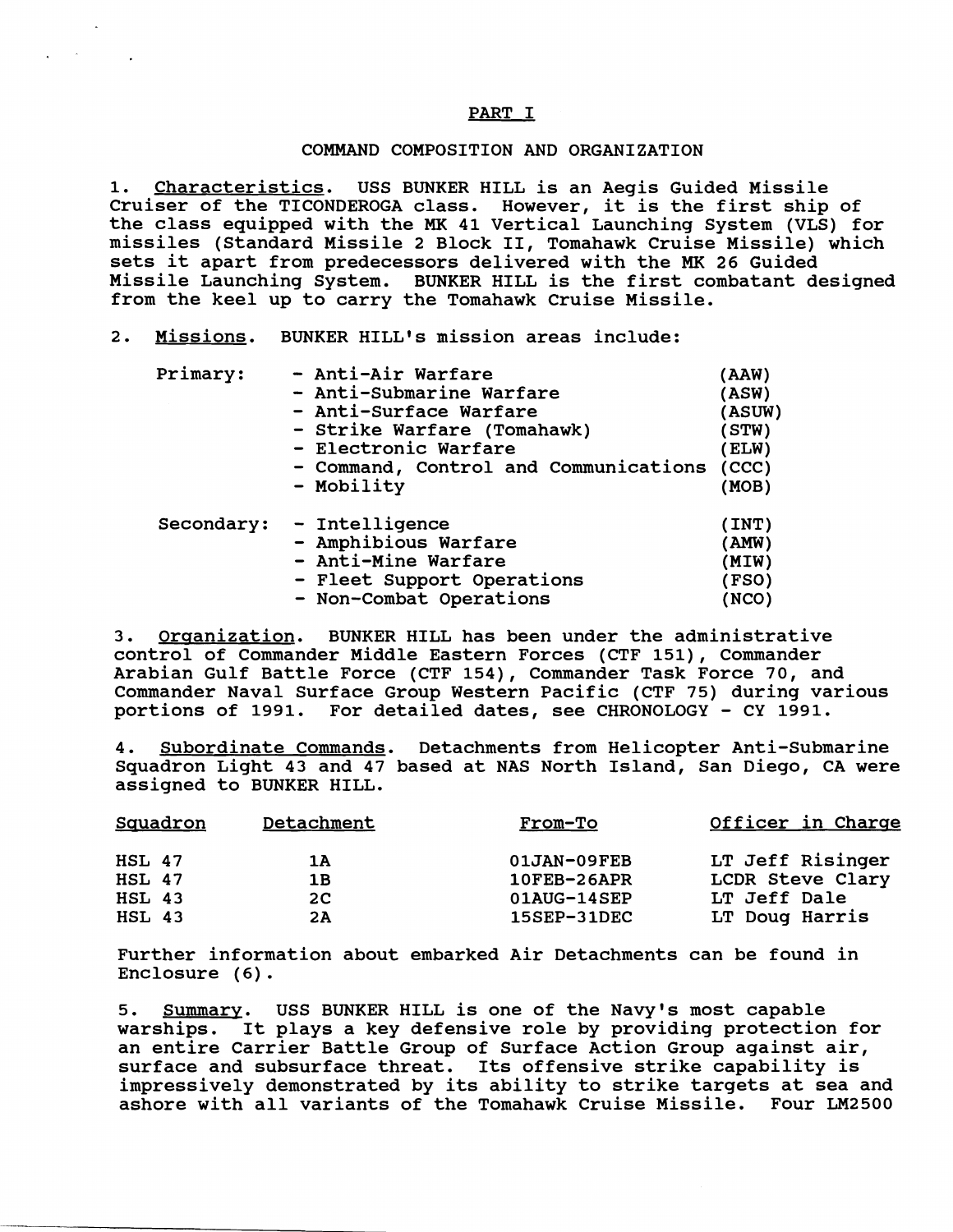**gas turbine engines propel the ship at speeds in excess of 30 knots. The state-of-the-art AEGIS combat system provides the ultimate capability in target detection, acquisition, and engagement. The AN/SPY-1A phased array radar can track over 200 nautical miles with fire control accuracy. All these contacts are channelled through UYK-7 computers to the AEGIS Display System, comprised of four large screen displays that allow the Commanding Officer and Embarked Commander to quickly and easily assess the state of the battle and**  make timely, accurate command and control decisions. Using "if-then" **computer program logic, doctrine statements can be built into the AEGIS system allowing it to be operated in full automatic in times of saturation or other dense threat environments. Thus, targets can be detected, tracked, identified and engaged automatically without human**  The system can also be operated in semiautomatic or **normal modes, giving greater operator control in less tactically demanding situations, or a mixture of all three modes may be employed. As the first AEGIS Tomahawk shooter, the BUNKER HILL also plays a major role in power projection ashore. This sophisticated cruise missile uses techniques such as terrain contour matching with onboard computerized "maps1I to guide itself to land targets. BUNKER HILL is also a highly capable anti-submarine warfare platform utilizing the impressive Light Airborne Multipurpose (LAMPS) MK I11 SH-6OB with its two-way voice and information data link, and ship's hull mounted SQS-53A sonar with automated Passive Target Motion Analysis (PTMA).**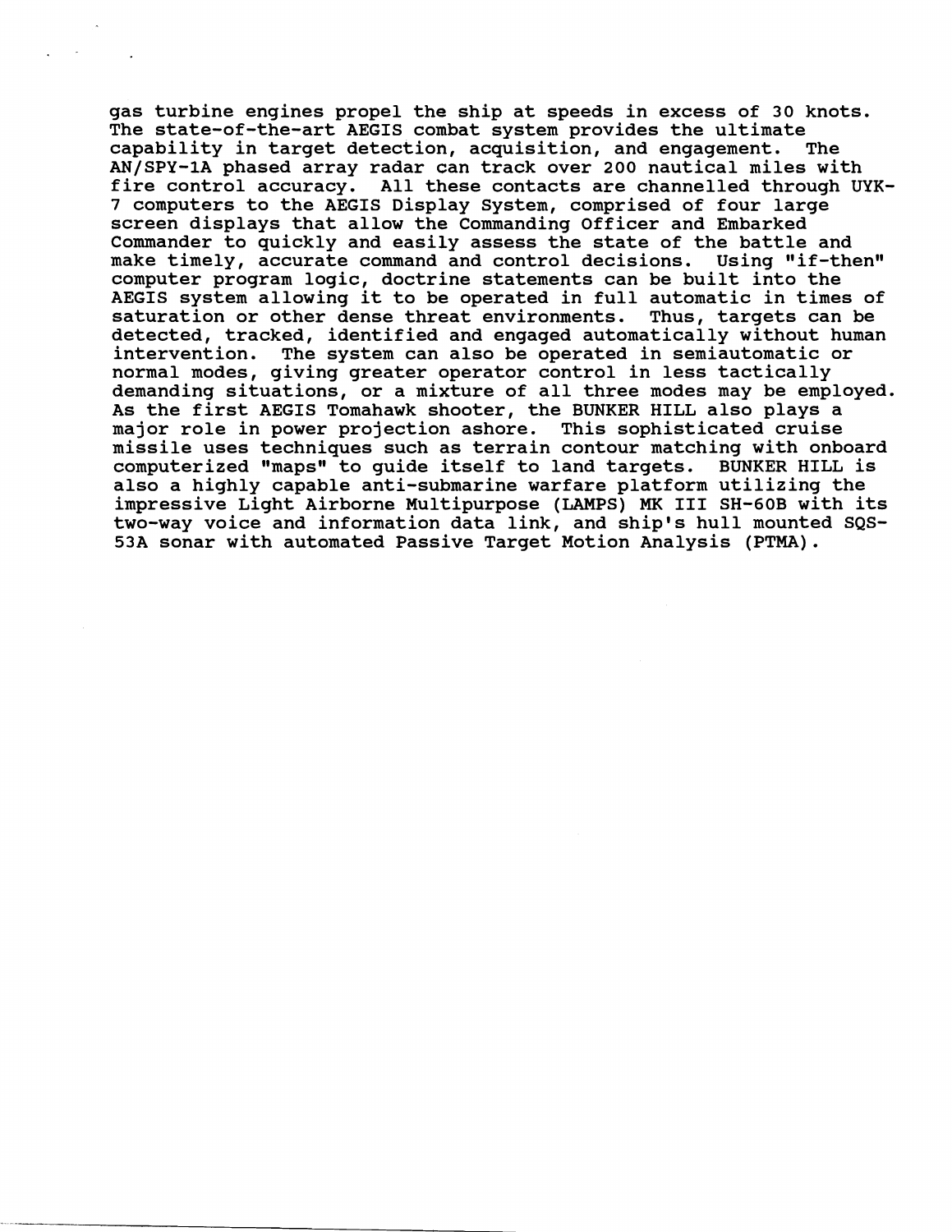# PART I1

 $\Delta \sim 200$  km s  $^{-1}$ 

 $\label{eq:3} \begin{split} \mathcal{L}^{(1)}(x) &= \mathcal{L}^{(1)}(x) + \mathcal{L}^{(2)}(x) + \mathcal{L}^{(1)}(x) + \mathcal{L}^{(2)}(x) + \mathcal{L}^{(1)}(x) + \mathcal{L}^{(2)}(x) + \mathcal{L}^{(1)}(x) + \mathcal{L}^{(2)}(x) + \mathcal{L}^{(1)}(x) + \mathcal{L}^{(2)}(x) + \mathcal{L}^{(1)}(x) + \mathcal{L}^{(2)}(x) + \mathcal{L}^{(1)}(x) + \mathcal{L}^{(2)}(x$ 

# CHRONOLOGY - CY 1991

| <b>SHIP'S POSITION</b><br>PERIOD | <b>LOCATION</b>                            | <b>EVENTS</b><br><b>DATE</b> | <b>EVENT</b>                                                                                                                                                                | <b>TAB</b>     |
|----------------------------------|--------------------------------------------|------------------------------|-----------------------------------------------------------------------------------------------------------------------------------------------------------------------------|----------------|
|                                  | 01JAN-05JAN Northern Arabian Gulf<br>(NAG) | <b>01JAN</b>                 | AAW patrol in NAG under<br>OPCON of CTF 151.                                                                                                                                | $\mathbf{1}$   |
|                                  |                                            | <b>03JAN</b><br><b>04JAN</b> | Exercise CANDID HAMMER.<br>Underway Replenishment<br>(UNREP) with HMAS SUCCESS.                                                                                             | $\overline{2}$ |
|                                  | 06JAN-11JAN Sitrah Anchorage,<br>Bahrain   | <b>06JAN</b>                 | Change OPCON to CTF 154.<br>Assumed duties as CTG<br>154.2, AGBF AAWC "ZW"<br>Tender Availability (TAV)<br>with USS JASON<br>Aegis Baseline 2.3,<br>TRAP/TRE, and AN/URD-4G | 3<br>4         |
|                                  |                                            | <b>09JAN</b>                 | Installation.<br>AAW/STW Coordination<br>meetings with NAVCENT<br>staff thru 11JAN.                                                                                         | 5              |
|                                  |                                            | <b>11JAN</b>                 | BGEN Neal visit.                                                                                                                                                            |                |
| <b>12JAN-15FEB</b>               | <b>NAG</b>                                 | <b>12JAN</b>                 | Iraqi Mine spotted by<br>Saberhawk 73.<br>UNREP with SUCCESS                                                                                                                | 6              |
|                                  |                                            | <b>14JAN</b><br><b>15JAN</b> | UNREP with USS SACRAMENTO<br>Exercise Condition II<br>steaming.                                                                                                             | 7              |
|                                  |                                            | <b>16JAN</b>                 | Commence Operation DESERT<br>STORM. Launched 16 TLAMs<br>Set Condition II steaming<br>thru 15 FEB                                                                           | 8<br>9         |
|                                  |                                            | <b>20JAN</b><br>22JAN        | UNREP with USNS HASSAYAMPA<br>Vertical Replenishment<br>(VERTREP) with NIAGARA<br><b>FALLS</b>                                                                              |                |
|                                  |                                            | <b>24JAN</b>                 | Launched two TLAMs<br>Destroyed Iraqi Mine                                                                                                                                  | 9<br>6         |
|                                  |                                            | <b>25JAN</b><br><b>26JAN</b> | Launched five TLAMs<br>Launched one TLAM                                                                                                                                    | 9<br>9         |
|                                  |                                            | <b>28JAN</b>                 | UNREP with HASSAYAMPA<br>VERTREP with NIAGARA FALLS                                                                                                                         |                |
|                                  |                                            | <b>31JAN</b>                 | Launched five TLAMs                                                                                                                                                         | 9              |
|                                  |                                            | 03FEB                        | UNREP with PASSUMPSIC<br>VERTREP with NIAGARA FALLS                                                                                                                         |                |
|                                  |                                            | 08FEB                        | UNREP with HASSAYAMPA<br>VERTREP with NIAGARA FALLS                                                                                                                         |                |
|                                  |                                            | <b>11FEB</b>                 | COMO Craig, RN (CTG 321.1)<br>visit                                                                                                                                         | 10             |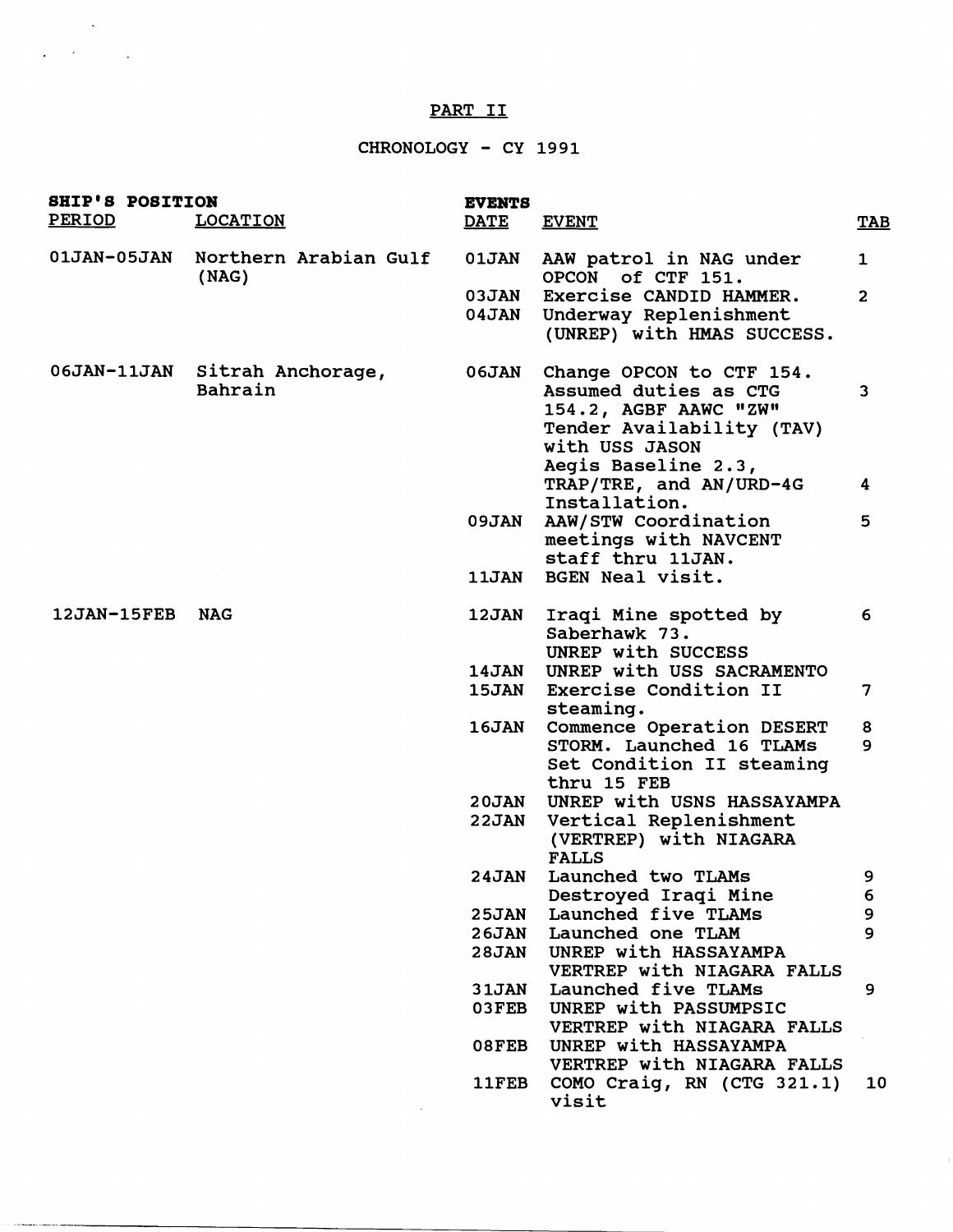| <b>SHIP'S POSITION</b> |                 | <b>EVENTS</b> |                            |
|------------------------|-----------------|---------------|----------------------------|
| <b>PERIOD</b>          | <b>LOCATION</b> | <b>DATE</b>   | <b>EVENT</b>               |
|                        |                 |               |                            |
|                        |                 | <b>14FEB</b>  | Turnover "ZW" to USS       |
|                        |                 |               | MOBILE BAY                 |
|                        |                 | 15FEB         | UNREP with USNS PASSUMPSIC |

|          | 16FEB-21FEB Jebel Ali, United Arab 16FEB TAV with USS ACADIA. |  |  |
|----------|---------------------------------------------------------------|--|--|
| Emirates |                                                               |  |  |

- 
- **22FEB-04MAR Central Arabian Gulf Rdvu with USS RANGER 28FEB Anchored vic Bahrain Bell ICW RANGER thru 01 MAR 02MAR RADM Zlatoper, COMCARGRU 11 SEVEN visit**  Four CV Photo-ex 12 **03MAR UNREP with HASSAYAMPA**

Brief stop for fuel in

Shift berth to Rivera Pier

**20MAR Crossing the Line Ceremony** 

**Visit by CTF 73 COS 24MAR Supply Management 13 Assessment (SMA) Assist.** 

**Aviation Assist (AAV).** 

**Quast, CRUDESGRU THREE.** 

**VERTREP with USNS SPICA** 

**Singapore.** 

**25MAR CMS Inspection.** 

**26MAR Postal Assist.** 

**Set Condition 111.** 

- **05MAR-O6MAR Sitrah Anchorage**
- **07MAR-13MAR ISE Indian Ocean llMAR UNREP with USS KILAUEA**
- **14MAR-17MAR Phuket, Thailand Anchored Patong Beach**
- **18MAR-21MAR South China Sea (SCS) 18MAR Transit Straits of Malacca**
- **22MAR-26MAR Subic Bay, Republic of 22MAR Ammo Offload Nabasan Pier**
- **2 7MAR ISE South China Sea 27MAR En route Hong Kong, BC**
- **28MAR-OlAPR Hong Kong**
- **02APR-07APR ISE South China Sea En route Yokosuka 08APR-28JUL Yokosuka, Japan 08APR Moored Pier Six.**  14APR Offload 5" Ammo. **15APR Offload Harpoon missiles.**

**AG AAW Brief with RADM 14**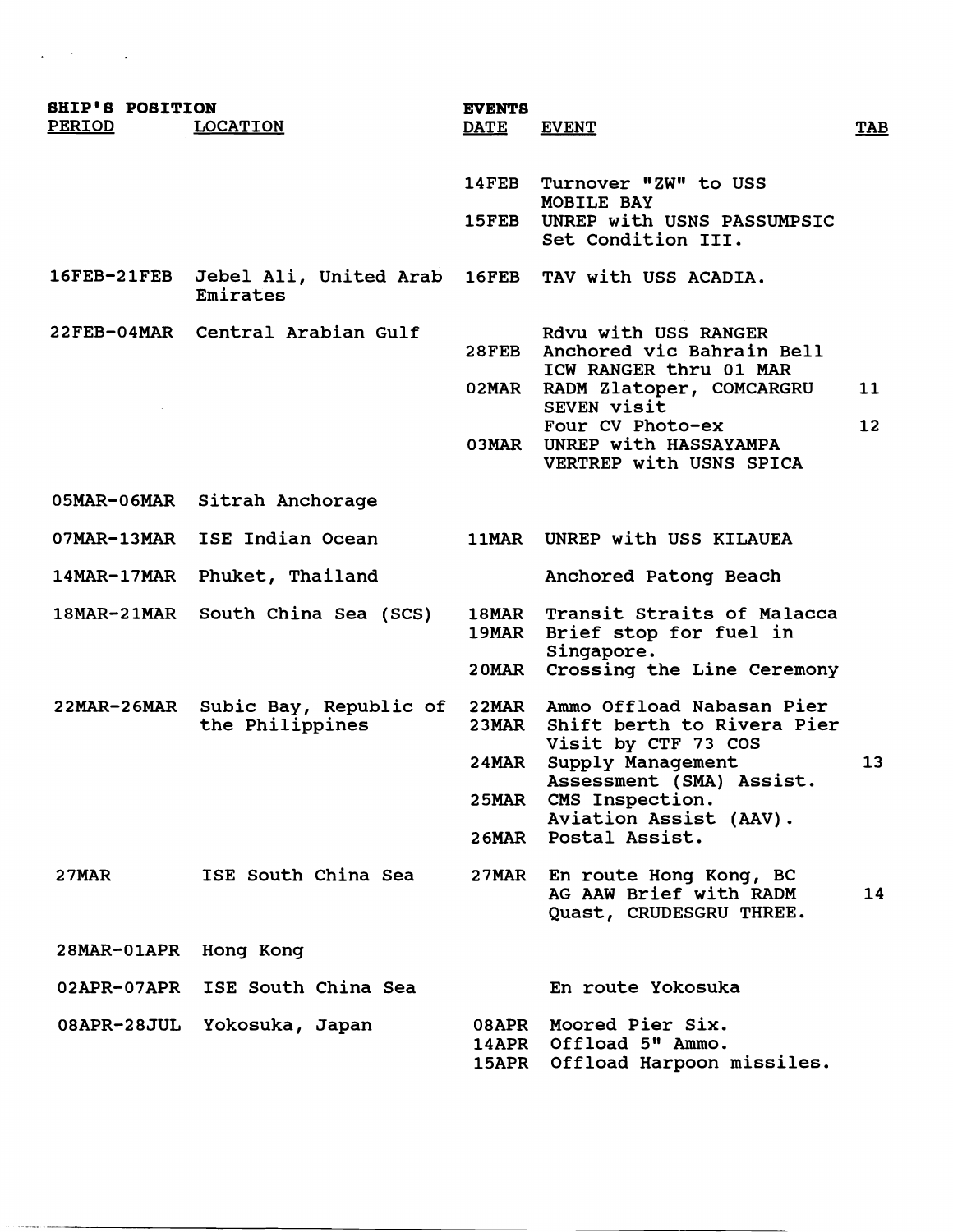| <b>SHIP'S POSITION</b><br>PERIOD | <b>LOCATION</b>                   | <b>EVENTS</b><br><b>DATE</b> | <b>EVENT</b>                                                          | <b>TAB</b> |
|----------------------------------|-----------------------------------|------------------------------|-----------------------------------------------------------------------|------------|
|                                  |                                   |                              |                                                                       |            |
|                                  |                                   | <b>16APR</b>                 | RADM Bull, Deputy<br>CINCPACFLT visit.                                | 15         |
|                                  |                                   | <b>19APR</b>                 | Environmental Health<br>Survey.                                       | 16         |
|                                  |                                   | 22APR                        | Commenced defueling.                                                  |            |
|                                  |                                   | <b>26APR</b>                 | Commenced docking in<br>Drydock Six.                                  |            |
|                                  |                                   | <b>O8MAY</b>                 | SWDG Link 11 Meeting.                                                 | 17         |
|                                  |                                   | $31$ MAY                     | <b>DESERT STORM Awards</b><br>Ceremony.                               |            |
|                                  |                                   | <b>03JUN</b>                 | Pre-Light Off Exam (PLOE)                                             | 18         |
|                                  |                                   |                              | Mobile Team Trainer (MTT)<br>Phase 1A.                                |            |
|                                  |                                   | <b>04JUN</b>                 | SPAWAR TRAP/TRE System                                                | 4          |
|                                  |                                   |                              | Assessment.                                                           |            |
|                                  |                                   | <b>06JUN</b>                 | Administrative Review.                                                | 19         |
|                                  |                                   | <b>15JUN</b>                 | Battle Group Alfa Ball.                                               | 20         |
|                                  |                                   | <b>17JUN</b>                 | TAV USS MCKEE.                                                        |            |
|                                  |                                   |                              | Aegis Training Support<br>Group (ATSG) visit                          | 21         |
|                                  |                                   | <b>19JUN</b>                 | CO AAW Brief to Fifth Air<br>Force, Yokota AB Japan                   | 22         |
|                                  |                                   | <b>20JUN</b>                 | TWCS Block II inbrief                                                 | 23         |
|                                  |                                   | 01JUL                        | Undocked and Moored at<br>Drydock Six                                 |            |
|                                  |                                   | <b>05JUL</b>                 | PLOE MTT 1B                                                           | 18         |
|                                  |                                   | 12JUL                        | Aviation Readiness Eval                                               | 24         |
|                                  |                                   | <b>17JUL</b>                 | PLOE MTT 1C                                                           | 18         |
|                                  |                                   | <b>18JUL</b>                 | JMSDF AN/SLQ-32 Brief                                                 | 25         |
|                                  |                                   | <b>23JUL</b>                 | Commenced Light Off Exam                                              | 26         |
|                                  |                                   | <b>25JUL</b>                 | <b>PAATCPAC</b>                                                       |            |
|                                  |                                   | <b>26JUL</b>                 | Fast Cruise                                                           |            |
|                                  |                                   |                              |                                                                       |            |
|                                  | 29JUL-30JUL ISE Local Oparea      | <b>29JUL</b>                 | Commenced Sea Trials<br>3M Assist Visit                               | 27         |
|                                  |                                   |                              | Ammo Onload-SM2                                                       |            |
|                                  | 31JUL-01AUG Yokosuka, Japan       | <b>31JUL</b><br>01AUG        | Ammo Onload-Torpedoes                                                 |            |
|                                  | 02AUG-04AUG ISE Enroute Guam      | <b>02AUG</b>                 | Ammo Onload (5") at anchor<br>Yokosuka                                |            |
| 05AUG-07AUG Guam                 |                                   | <b>05AUG</b><br>06AUG        | Moored NAVSTA Wharf Alfa<br>Shift Berth to Ammo Pier<br>Onload 61 SM2 |            |
| <b>08AUG-21AUG</b>               | ISE enroute Rdvu<br><b>MIDWAY</b> | <b>12AUG</b>                 | Rdvu MIDWAY<br>UNREP with USNS WALTER S<br><b>DIEHL</b>               |            |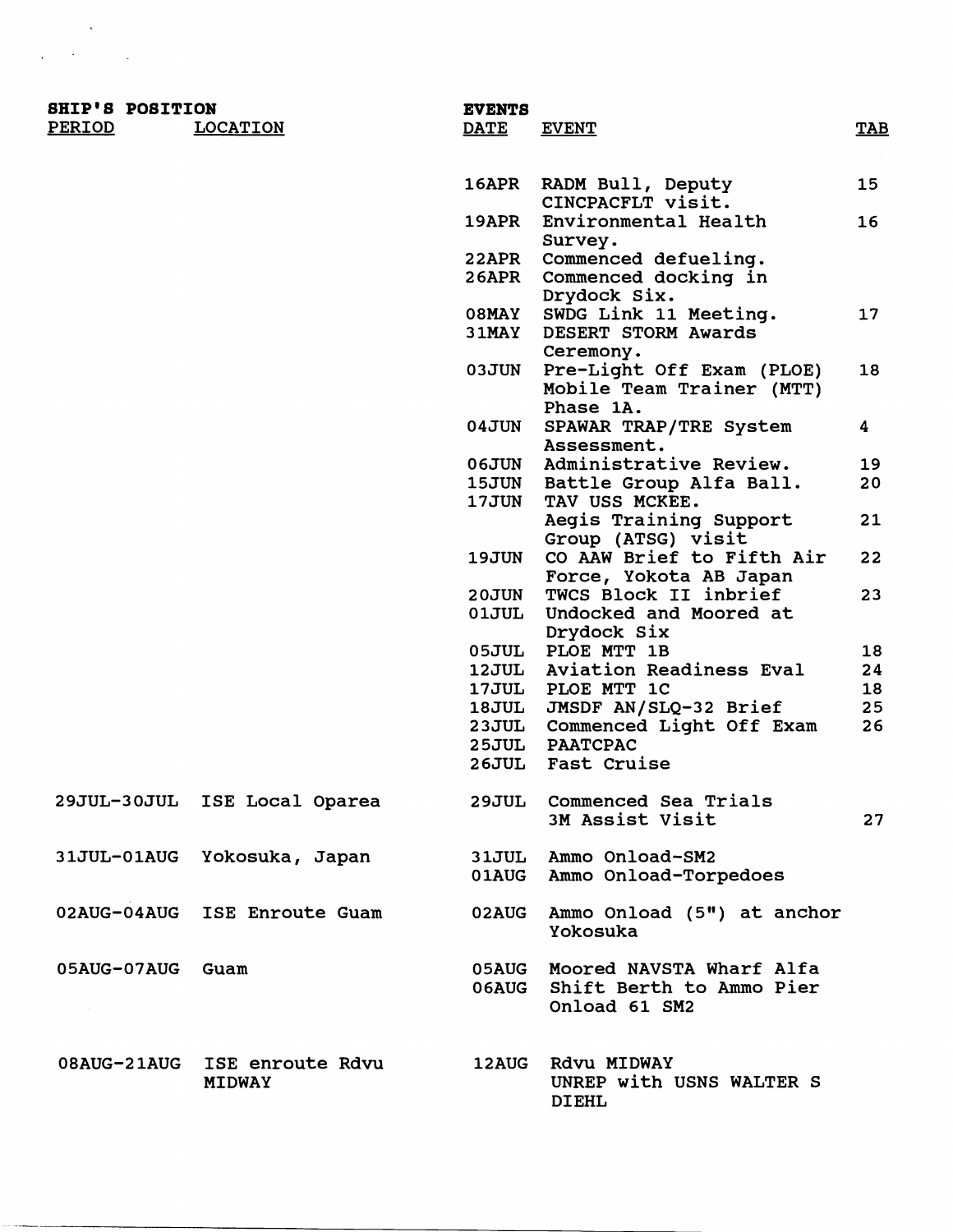| <b>SHIP'S POSITION</b> |                                         | <b>EVENTS</b>                                                |                                                                                                                                      |            |
|------------------------|-----------------------------------------|--------------------------------------------------------------|--------------------------------------------------------------------------------------------------------------------------------------|------------|
| PERIOD                 | <b>LOCATION</b>                         | <b>DATE</b>                                                  | <b>EVENT</b>                                                                                                                         | <b>TAB</b> |
|                        |                                         | <b>14AUG</b><br><b>15AUG</b><br><b>16AUG</b><br><b>21AUG</b> | Token UNREP with MIDWAY<br>UNREP with DIEHL<br>Cross Int'l Date Line<br>18AUG Highline xfer with MIDWAY<br>UNREP with USNS KAWISHIWI | 28         |
|                        | 22AUG-27AUG Pearl Harbor, HI            | <b>22AUG</b><br><b>26AUG</b>                                 | Moored NAVSTA Pearl Harbor<br>Shift berth to NAVMAG<br>Pearl Harbor for ammo<br>onload and back to NAVSTA                            | 29         |
| 28AUG-10SEP            | Western Pacific in                      | <b>29AUG</b>                                                 | SM2, CIWS, and 5" Gun AAW                                                                                                            | 30         |
|                        | company with (ICW) USS<br>INDEPENDENCE. | 30AUG                                                        | exercises.<br>Mk 46 Torpedo and 5" ASUW                                                                                              | 30         |
|                        |                                         | 31AUG<br>02SEP                                               | Gun exercises.<br>Photoex with INDEPENDENCE<br>UNREP with USNS KAWISHIWI                                                             |            |
|                        |                                         | <b>05SEP</b>                                                 | 1st planeguard with INDY<br>Crossed Int'l Date Line                                                                                  |            |
|                        |                                         | <b>07SEP</b>                                                 | and skipped 04SEP.<br>UNREP with DIEHL                                                                                               |            |
| <b>11SEP-15SEP</b>     | Yokosuka, Japan                         | 11SEP                                                        | Moored Harbormaster Pier                                                                                                             |            |
|                        |                                         | 12SEP                                                        | East. JP-5 Pumproom flood.<br>Commenced Training                                                                                     | 31         |
|                        |                                         | 13SEP                                                        | Readiness Evaluation (TRE)<br>CO/XO Awards Ceremony.                                                                                 | 32         |
| $16$ SEP-20SEP         | ISE enroute Subic Bay                   | <b>18SEP</b><br>20SEP                                        | Evaded three typhoons.<br>Xsit San Bernardino Sts<br>BUNKER HILL's 5th birthday                                                      | 33         |
| 21SEP-25SEP            | Subic Bay, RP                           | <b>21SEP</b>                                                 | Moored Nabasan Pier for<br>ammo onload. Shifted to                                                                                   |            |
|                        |                                         | <b>23SEP</b><br><b>25SEP</b>                                 | Alava Pier.<br><b>Commenced NWAT</b><br>NGFS FIREX I at Tabones.<br>Moored Alava.                                                    | 34<br>35   |
| <b>26SEP-01OCT</b>     | ISE Subic Oparea                        | <b>26SEP</b>                                                 | Commenced FTGWP/ATSG<br>modular IRFT. Day and                                                                                        | 21         |
|                        |                                         | <b>27SEP</b>                                                 | night UNREP with DIEHL<br>24 Minute total power loss                                                                                 | 36.        |
| <b>020CT-180CT</b>     | Yokosuka, Japan                         | <b>020CT</b>                                                 | Moored Harbormaster East                                                                                                             |            |
|                        |                                         | <b>040CT</b>                                                 | HSL-43 DET 2 ASPA<br>inspection at Atsugi NAF                                                                                        |            |

 $\label{eq:2.1} \frac{1}{\sqrt{2}}\sum_{i=1}^n\frac{1}{\sqrt{2}}\sum_{i=1}^n\frac{1}{\sqrt{2}}\sum_{i=1}^n\frac{1}{\sqrt{2}}\sum_{i=1}^n\frac{1}{\sqrt{2}}\sum_{i=1}^n\frac{1}{\sqrt{2}}\sum_{i=1}^n\frac{1}{\sqrt{2}}\sum_{i=1}^n\frac{1}{\sqrt{2}}\sum_{i=1}^n\frac{1}{\sqrt{2}}\sum_{i=1}^n\frac{1}{\sqrt{2}}\sum_{i=1}^n\frac{1}{\sqrt{2}}\sum_{i=1}^n\frac$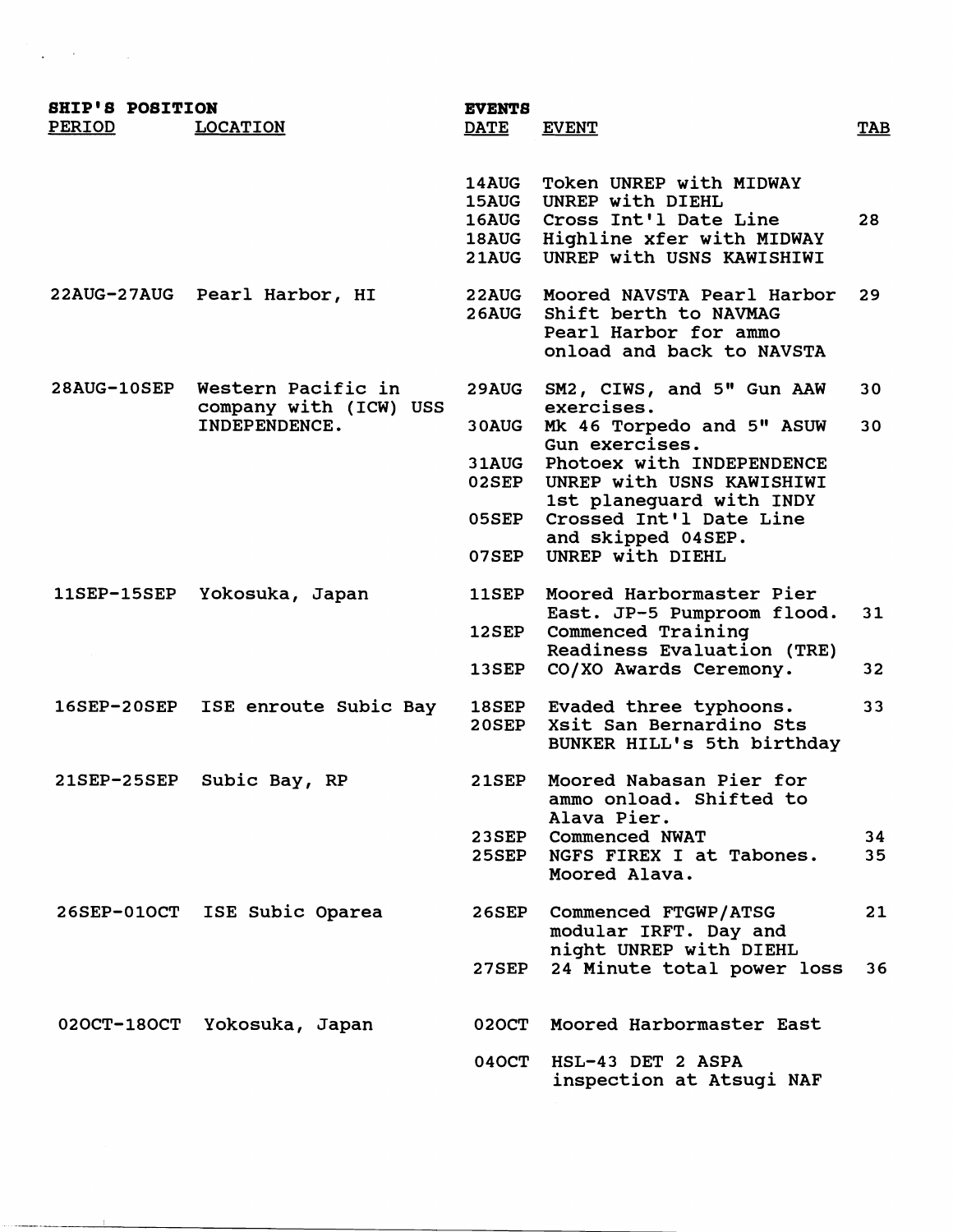| <b>SHIP'S POSITION</b> |                                              | <b>EVENTS</b>                |                                                                               |            |
|------------------------|----------------------------------------------|------------------------------|-------------------------------------------------------------------------------|------------|
| PERIOD                 | <b>LOCATION</b>                              | <b>DATE</b>                  | <b>EVENT</b>                                                                  | <b>TAB</b> |
|                        |                                              |                              |                                                                               |            |
|                        |                                              | 070CT                        | Tomahawk Process Action<br>Team (PAT) visit.                                  | 37         |
|                        |                                              | 100CT                        | Environmental Health<br>Survey                                                | 16         |
|                        |                                              | <b>140CT</b>                 | VADM Bennett, CNSP visit<br>LTGEN Ishisuka, CG JASDF<br>visit                 |            |
|                        |                                              | <b>150CT</b>                 | CAPT Sakaue, JMSDF,<br>COMCORTDIV 46 visit                                    |            |
|                        |                                              | <b>160CT</b>                 | Commence SMA/Ney visit                                                        |            |
|                        |                                              | <b>170CT</b>                 | JMSDF Aegis Working Group                                                     | 25         |
| 190CT-210CT            | ISE Philsea enroute<br>Chinhae, ROK          | <b>190CT</b><br><b>200CT</b> | MTT Phase IV embarked<br>XSIT Van Dieman Sts                                  | 18         |
| $220CT-240CT$          | Chinhae, Republic of<br>Korea (ROK)          | <b>230CT</b>                 | Commenced NTPI                                                                | 34         |
| 250CT-300CT Pusan, ROK |                                              | <b>250CT</b>                 | Moored Pier Six                                                               |            |
| <b>310CT-17NOV</b>     | Sea of Japan (SOJ) ICW<br>Battle Group Alfa. | <b>310CT</b>                 | Change of OPCON to CTF 70.<br>Rdvu Battle Group Alfa.                         |            |
|                        |                                              | 02NOV                        | Commenced VALIANT BLITZ 92<br>UNREP with USNS<br><b>PONCHATOULA</b>           | 38         |
|                        |                                              | 04NOV<br><b>O6NOV</b>        | UNREP with PONCHATOULA.<br>Transit Tsushima Straits.<br>enroute ANNUALEX 03G. |            |
|                        |                                              | 07NOV                        | UNREP with PONCHATOULA.<br>VERTREP with USS SAN JOSE<br>and USS KILAUEA.      |            |
|                        |                                              | <b>09NOV</b>                 | Commence ANNUALEX 03G.<br>UNREP with JDS HAMANA.                              | 39         |
|                        |                                              | <b>10NOV</b>                 | UNREP with HAMANA.                                                            |            |
|                        |                                              | <b>12NOV</b>                 | UNREP, Highline transfer<br>with PONCHATOULA.                                 |            |
|                        |                                              | <b>13NOV</b><br><b>15NOV</b> | Arrived NLOA vic Hokkaido.<br>Completed ANNUALEX 03G,                         | 39         |
|                        |                                              |                              | transited Tsugaru Sts.                                                        |            |
|                        |                                              | 17NOV                        | UNREP with PONCHATOULA.                                                       |            |
| $18NOV - 21NOV$        | Pusan                                        | <b>18NOV</b>                 | Moored Pier Six Extension.<br>Commenced MTT Phase III.                        | 18         |
| <b>22NOV-23NOV</b>     | SOJ ICW INDEPENDENCE                         | <b>22NOV</b>                 | UNREP with PONCHATOULA<br>Transited Tsushima Sts<br>enroute Yokosuka.         |            |
| 24NOV-01DEC            | Yokosuka                                     | <b>24NOV</b>                 | Moored Harbormaster Pier.<br>Change OPCON to CTF 75.                          |            |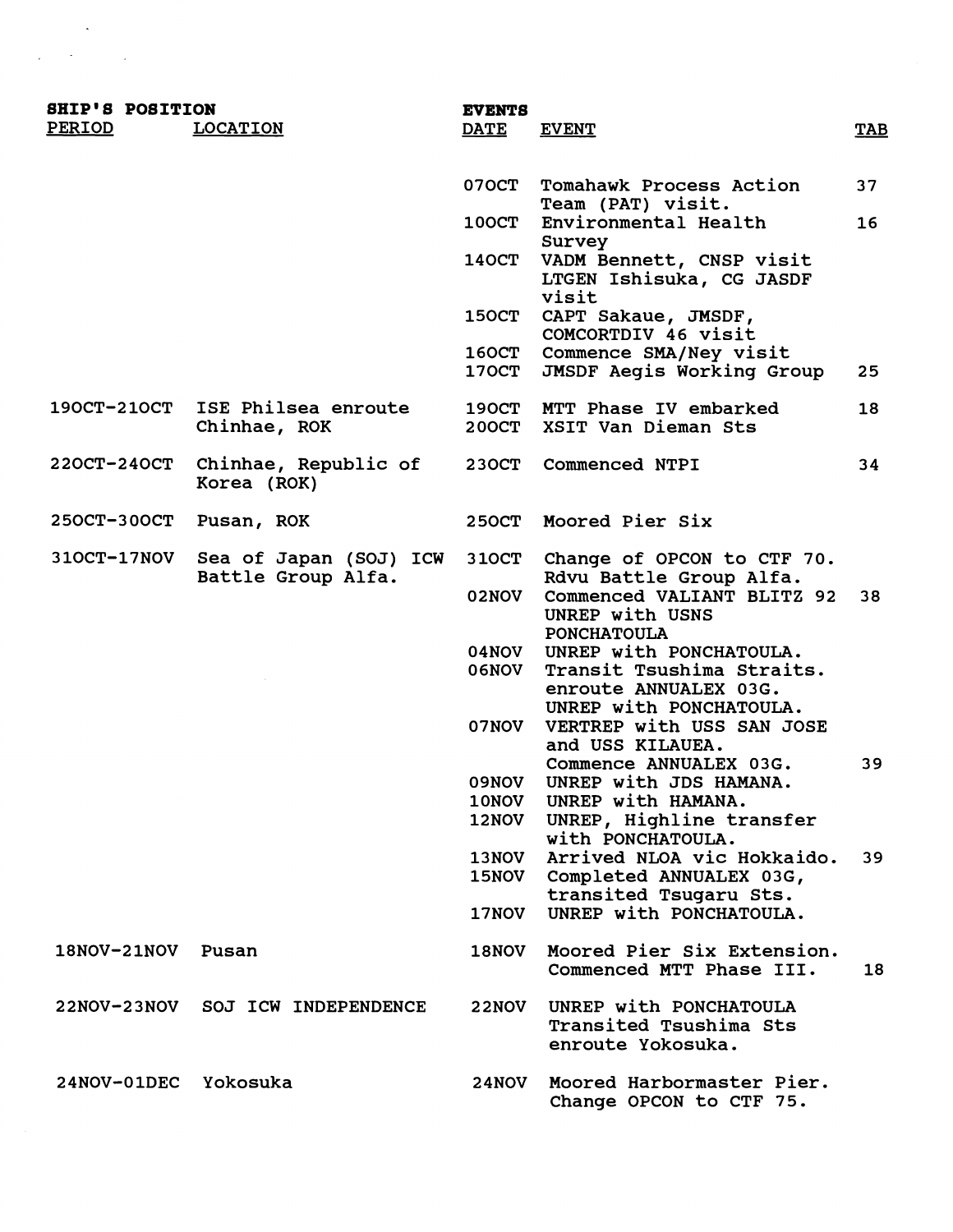| <b>SHIP'S POSITION</b> |                                 | <b>EVENTS</b>     |                                                                                                         |            |
|------------------------|---------------------------------|-------------------|---------------------------------------------------------------------------------------------------------|------------|
| <b>PERIOD</b>          | <b>LOCATION</b>                 | <b>DATE</b>       | <b>EVENT</b>                                                                                            | <b>TAB</b> |
|                        |                                 | <b>26NOV</b>      | Onloaded ammo.                                                                                          |            |
|                        | 02DEC-03DEC ISE Phil Sea        | 02DEC<br>03DEC    | Commenced OPPE. Late U/W<br>Late Arrival Yokosuka                                                       | 40         |
| 04DEC-08DEC Yokosuka   |                                 | $04$ DEC<br>05DEC | Moored Harbormaster West.<br>Commence Cruise Missile<br>Tactical Qualification<br>Assist (CMTQA) visit. | 41         |
|                        | 09DEC-19DEC Phil Sea ICW BG "A" | 09DEC             | BG "A" Workups. Change<br>OPCON to CTF 70.                                                              | 42         |
|                        |                                 | 12DEC             | RAS with USNS ANDREW J.<br>HIGGINS.                                                                     |            |
|                        |                                 | <b>13DEC</b>      | RADM Bennitt, COMCARGRU<br>FIVE visit.                                                                  | 43         |
|                        |                                 | <b>15DEC</b>      | Assume Alternate CWC.<br>RAS with HIGGINS.                                                              |            |
|                        |                                 | <b>16DEC</b>      | INDY Advanced Tactical<br>Assessment (ATA) begins.                                                      |            |
|                        |                                 | 19DEC -           | BG "A" Photoex.                                                                                         |            |
| 20DEC-31DEC Yokosuka   |                                 | $20$ DEC          | Moored Harbormaster West.<br>Change OPCON CTF 75.                                                       |            |
|                        |                                 | 27DEC             | Onloaded ammo.                                                                                          |            |
|                        |                                 | 31DEC             | BG "A" Postex meeting.                                                                                  |            |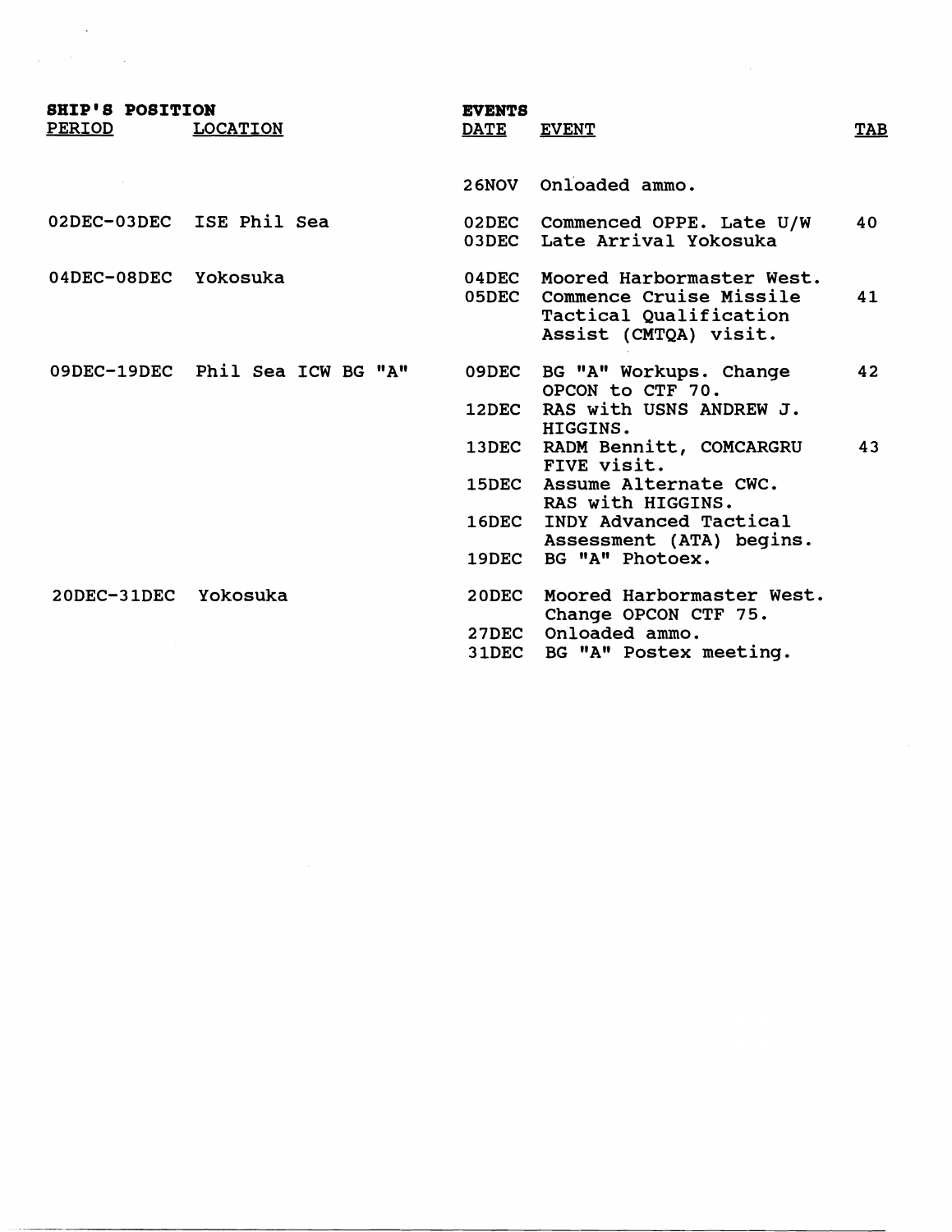### PART I11

#### NARRATIVE

- 01 USS BUNKER HILL acted as Arabian Gulf Anti-air Warfare Commander (AAWC) "Golf Whiskey" for Commander Middle East Forces (CTF 151) prior to the activation of the Arabian Gulf Battle Force (AGBF) Composite Warfare (CWC) structure on 06JAN. USS WORDEN (CG 18) acted as Alternate AAWC while BUNKER HILL was anchored at Sitrah.
- 02 Exercise CANDID HAMMER was conducted with the Multinational Interdiction Forces (MIF) present in the Gulf at that time. Primary exercise objective was to practice the integration of British, Canadian and French Naval Forces into the existing U.S. National CSAR<br>and ASUW structure in the event of hostilities. The exercise, though and ASUW structure in the event of hostilities. successful in obtaining its objectives, proved to be of limited practical value due to the significant buildup of Carrier Forces in the Gulf just prior to and after 17JAN which significantly changed the U.S. National Command structure and rendered forward employment of Allied Forces as ASUW platforms unnecessary. See enclosure (lla) for more information.
- 03 The entry of USS MIDWAY (CV 41) into the Arabian Gulf activated the AGBF CWC structure with RADM March, COMCARGRU FIVE, assuming the duties of Composite Warfare Commander, "Zulu Bravo". BUNKER HILL assumed duties as AGBF AAWC "Zulu Whiskey". The intended warfare commander alignment in the Arabian Gulf was completed llJAN when both ships reported on station and BUNKER HILL assumed responsibility for the Air Defense of the entire Gulf region.
- 04 During BUNKER HILL'S last inport period prior to the commencement of hostilities, two Rapid Development Items, the AN/USQ-69 Tactical<br>Receive Equipment (TRE) and the AN/URD-4G were installed. The TRE was Receive Equipment (TRE) and the AN/URD-4G were installed. successfully used to provide early warning of hostile aircraft and ballistic missile activity. The URD-4G was purported to enhance the detectability of ASCMs, but proved to be maintenance intensive.
- 05 A series of coordination meetings with members of COMUSNAVCENT's Strike Planning Cell were conducted onboard BUNKER HILL from 09JAN through llJAN to resolve planning issues for AAW support of the Air Campaign against Iraq. Strike warfare planners from USS WISCONSIN, "Golf Papa", were embarked to elaborate on AAW/STW interface plans, communications requirements, and data displays (in Link 11). Particular emphasis was placed on the deconfliction of Tomahawk cruise missiles by AAW forces (including allies) and the stationing of **AAW**  ships under BUNKER HILL'S tactical control to ensure protection of Tomahawk launch platforms in the event of an Iraqi riposte. The value of the VLS Aegis cruiser as both Tomahawk and AAW capable was discussed.
- 06 During four months BUNKER HILL was in the Gulf, 4 Iraqi mines were spotted by embarked Seahawk helicopters, one was spotted by shipboard personnel, and 7 were destroyed by embarked EOD detachments.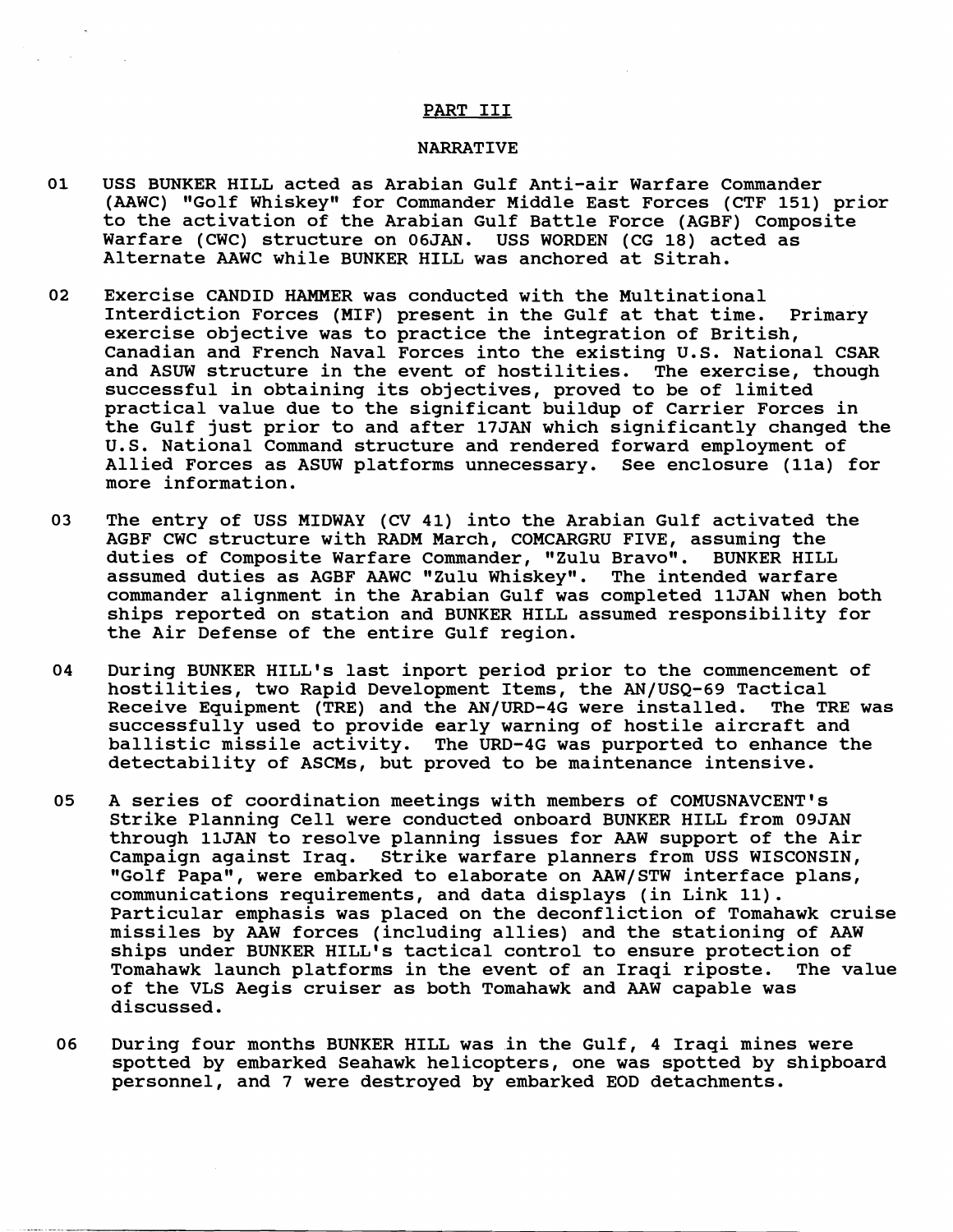- 07 In anticipation of extended operations in a combat environment, a Condition I1 watchbill was established which placed the entire ship in a two section watch rotation every six hours. Additional personnel were placed at critical watchstations and one repair locker was manned continuously. Four meals a day were served in conjunction with watch<br>rotation. This rotation was maintained for thirty straight days. See rotation. This rotation was maintained for thirty straight days. enclosures (7) and (8) for more information.
- 08 BUNKER HILL1s primary responsibility as Zulu Whiskey was the deconfliction of all air contacts "feet wet" over the Arabian Gulf to ensure that no friendly aircraft were engaged by AAW forces while defending all friendly naval forces operating in the Gulf from air<br>attack. During the first thirty davs of Operation DESERT STORM. During the first thirty days of Operation DESERT STORM, BUNKER HILL deconflicted over 65,000 air contacts while directing the tactical employment of twenty six **AAW** ships and nearly 300 fighter aircraft from six countries without a "blue-on-blue" engagement. Additionally, AAW ship and Combat Air Patrol (CAP) stationing ensured that two Iraqi F-1 Mirages, the only hostile aircraft to enter Gulf airspace during DESERT STORM, were forced into a Saudi Fighter Engagement Zone and successfully engaged by two Royal Saudi F-15s on  $24JAN.$
- 09 In the early morning of 17JAN, BUNKER HILL launched the first of dozens of Tomahawk Cruise Missiles from the Arabian Gulf at enemy targets in Iraq. This first strike opened the offensive air campaign<br>against Iraq. In all, BUNKER HILL launched 28 of her 31 Tomahawk against Iraq. In all, BUNKER HILL launched 28 of her 31 Tomahawk One missile failed to load its Operational Flight Program<br>wo were incompatible with this weapon system software. The (OFP) and two were incompatible with this weapon system software. software was upgraded shortly before the cease-fire; however, those two missiles were never fired. See enclosures (9a) and **(9b).**
- 10 Commodore Craig, RN was the Senior Naval Officer Middle East (SNOME) for the Royal Navy. His visit included a tour of the ship, lunch with the wardroom, and a discussion of the AAW stationing and employment of the two Royal Navy Type 42 Destroyers, HMS CARDIFF (D 108) and HMS GLOUCESTER (D 96) .
- 11 Rear Admiral Zlatoper, COMCARGRU SEVEN, acted as AGBF Anti-surface Warfare Commander (ASUWC), "Zulu Sierra". His visit included a tour of the ship, lunch with the wardroom and a discussion of AAW issues.
- 12 A series of historical photographs of four aircraft carriers and three Aegis cruisers operating in formation was taken on 02MAR. The carriers were USS MIDWAY (CV 41), USS RANGER (CV 61), USS THEODORE ROOSEVELT (CVN 71), and USS AMERICA (CV 66). The cruisers were BUNKER HILL, USS LEYTE GULF (CG 55), and USS NORMANDY (CG 60). BUNKER HILL was the lead ship of the formation to signify her preeminence as the lead ship in defense of the AGBF.
- 13 BUNKER HILL conducted a series of Immediate Senior in Command (ISIC) inspections and assist visits during her portcall at Subic Bay Naval Base. These included a COMSEC Material System (CMS) inspection, a Supply Management Assessment assist, an Aviation Assist Visit (AAV), and a Postal Assist Visit. All were completed with outstanding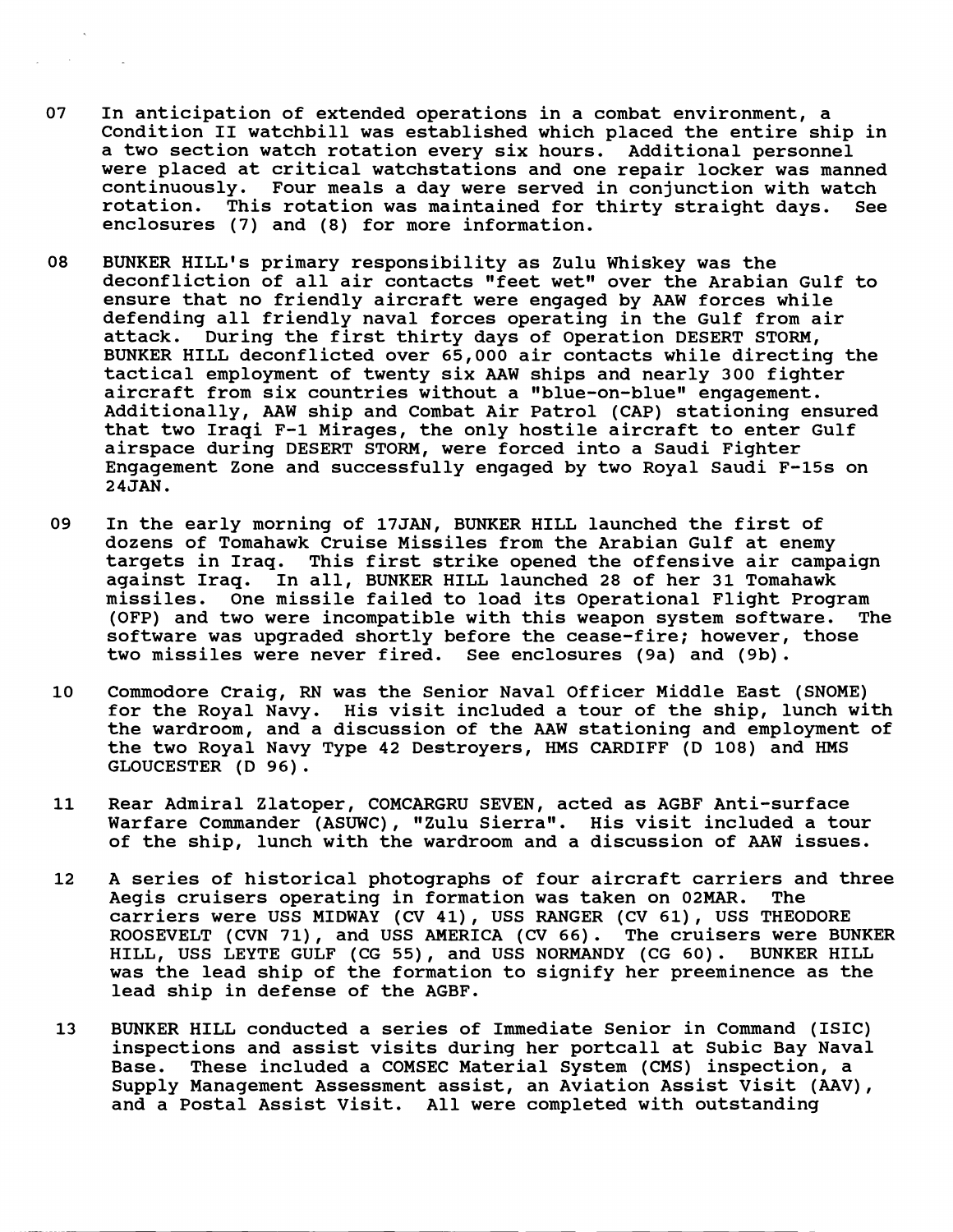results despite extensive preparations which were being made for the upcoming DSRA. See tab 24 and enclosure (11c) for more information. See tab 24 and enclosure (11c) for more information.

- 14 Rear Admiral Quast, COMCRUDESGRU THREE, was BUNKER HILL'S commissioning Commanding Officer. As Commander of Battle Group BRAVO embarked on USS NIMITZ (CVN 68), steaming to relieve RANGER in the Gulf, he requested a detailed overview of AAW operations in the Gulf. Accordingly, Captain Marfiak flew to Cubi Point NAS following departure for Hong Kong, briefed BG "B" in NIMITZ war room on recently conducted operations in the gulf and returned to BUNKER HILL, at sea, west of Tabones, to proceed to scheduled port visit.
- 15 Rear Admiral Bull served as Battle Group ALFA Commander prior to assuming duties as Deputy CINCPACFLT. He was in Yokosuka shortly after BUNKER HILL's homecoming and came onboard to give a "Welcome Homew speech to the crew.
- 16 Environmental Health Survey was conducted by U.S. Naval Hospital, Yokosuka. A complete review of messing facilities, berthing and laundry area sanitation and other health programs was completed.
- 17 Surface Warfare Development Group (SWDG) and Tactical Training Group Pacific held a conference with Battle Group ALFA in Yokosuka to gather first hand data concerning the creation and implementation of the unique and complex link architecture which existed during the later stages of DESERT SHIELD and all throughout DESERT STORM. A concise description of this architecture can be found in enclosure (11b).
- 18 A series of ISIC Mobile Team Trainer (MTT) visits were conducted onboard BUNKER HILL to assist the Engineering department in preparing for two major inspections, the CINCPACFLT Propulsion Examining Board (PEB) Light Off Examination (LOE) and Operational Propulsion Plant Examination (OPPE). See enclosure (10a) for further information.
- 19 Administrative Review was completed by the Personnel Administrative Assist Team-Pacific (PAATPAC) covering all areas of disbursing and ship's office operations.
- 20 BUNKER HILL sponsored a Battle Group ALFA Ball held at Admiral Arleigh Burke Officers Club, Fleet Activities Yokosuka, Japan to celebrate the safe return of BG "A". VADM Arthur, COMSEVENTHFLT and COMUSNAVCENT during DESERT STORM; and RADM March, Commander Arabian Gulf Battle Force were in attendance.
- 21 Aegis Training Support Group, San Diego, visited BUNKER HILL several times during DSRA and the subsequent workups. They were instrumental in integrating their Aegis Tailored Training Package with the Interim Refresher Training (IRFT) provided by Fleet Training Group Western Pacific (FTGWP) to create the first Modular Refresher Training tailored to meet the needs of a forward deployed Aegis cruiser.
- 22 CO provided Fifth Air Force a brief on DESERT STORM AAW and interservice coalition cooperation in wartime.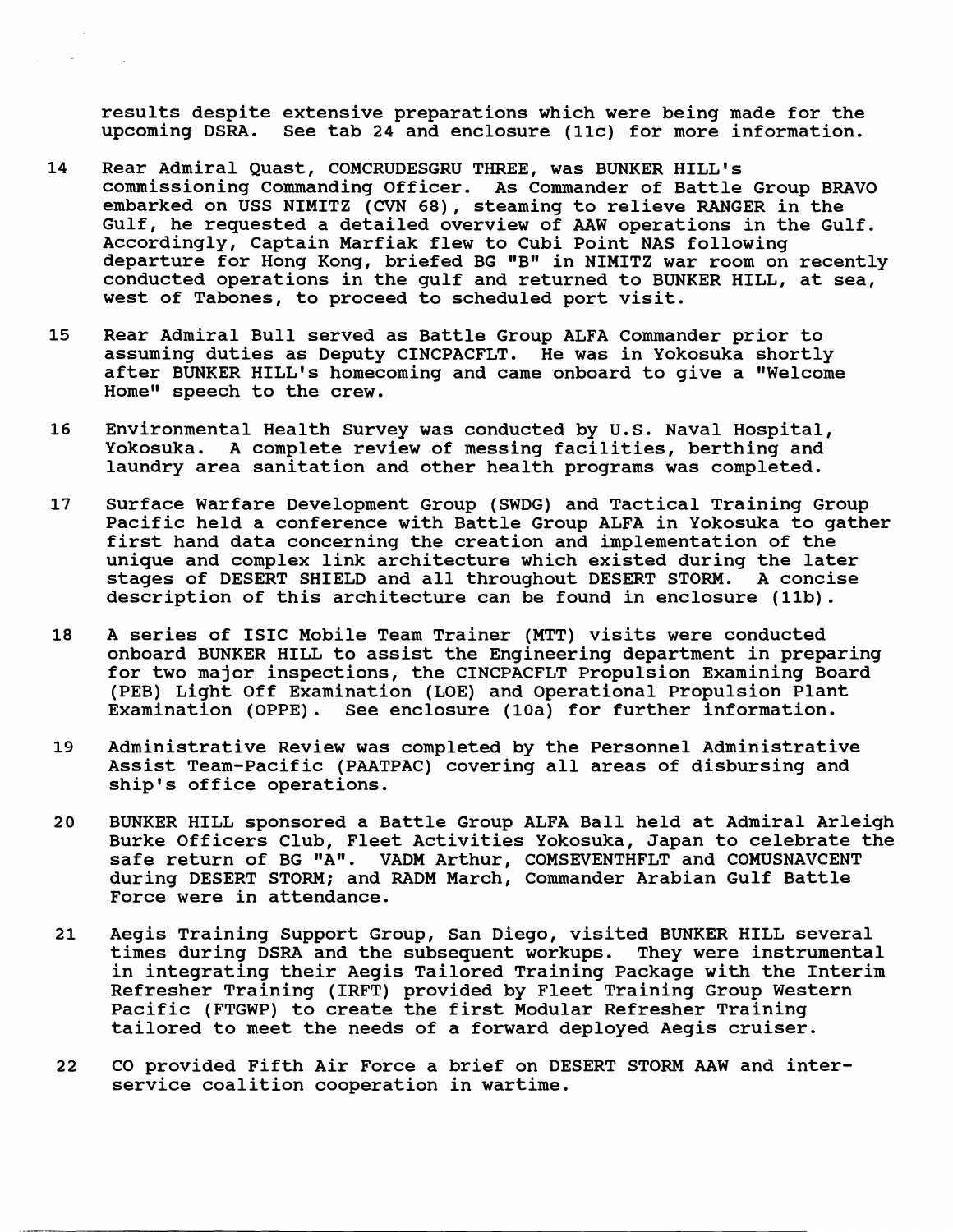- $23$ BUNKER HILL received its first major upgrade to the Tomahawk Weapons Control System (TWCS) with the installation of TWCS Block 11. This upgrade ensured full compatibility with all missile variants. made "user-friendly" improvements to Surface Track Data Base Management functions.
- 24 A series of aviation assist visits and evaluations was conducted leading to final certification for helo operations. COMNAVSURFPAC Aviation Readiness Board conducted and Aviation Assist Visit (AAV) from 24JUN to 07JUL and an Aviation Readiness Evaluation (ARE) on 12JUL. Naval Air Engineering Center (NAEC) Aeronautical Ship Installation Representatives (ASIR) conducted an assist visit concurrent with the AAV. The ASIR team then conducted the final Aviation Certification (AVCERT) from 08-12JUL. See enclosure (lle).
- 25 Officials from the JMSDF were briefed on the capabilities and limitations of the AN/SLQ-32(V)3 Anti-ship Missile Defense system. They toured the Electronic Warfare spaces onboard to examine equipment<br>installation. The group consisted of senior line officers who were The group consisted of senior line officers who were evaluating the SLQ-32 for possible procurement by the JMSDF for her new class of Aegis destroyers.
- 26 CINCPACFLT Propulsion Examining Board (PEB) conducted a Light Off Examination (LOE). The team inspected all administrative areas of Engineering Department, tested all qualified watchstanders, and conducted numerous cold checks prior to certifying the propulsion plant for light off. Damage Control drills were conducted with each duty Inport Emergency Team (IET). See enclosure (10b).
- $27$ 3M Assist Visit was conducted by CNSGWP 3M Team. The overall PMS Performance Rate (PPR) for the ship was 82%. PPR's by department were: Combat Systems 80%, Engineering 81%, ER09 78%, Nav/Admin 100%, Operations 90%, and Supply 92%.
- 28 BUNKER HILL returns to the Western Hemisphere for the first time since 25 AUG 88. 16AUG was observed twice. 04SEP was skipped on the return transit.
- BUNKER HILL'S first port visit in the United States since 18 AUG 88. 29
- $30<sub>o</sub>$ Two days of weapons exercises were conducted at the Pacific Missile Test Range. First day, the ship successfully engaged two target drones with SM2 missiles. The first drone flew a high speed, high altitude profile and was engaged at 45NM, 65,000 ft from ownship in a dramatic "skin-to-skin" intercept at a closure rate over 6 Mach. second drone flew a low altitude profile and was engaged at 17NM, 50 ft from ownship. Later that day, mounts 51, 52, 21, and 22 all successfully engaged Towed Drone Units (TDUs) flying low altitude profiles. Second day, mounts 51 and 52 successfully engaged a remotely operated maneuvering surface target (SEPTAR). Finally, the ship conducted an engagement of a simulated hostile submarine using an Over the Side (OTS) Exercise Torpedo (EXTORP) and an air-dropped EXTORP using embarked Seahawk helicopters. Both were evaluated as hits.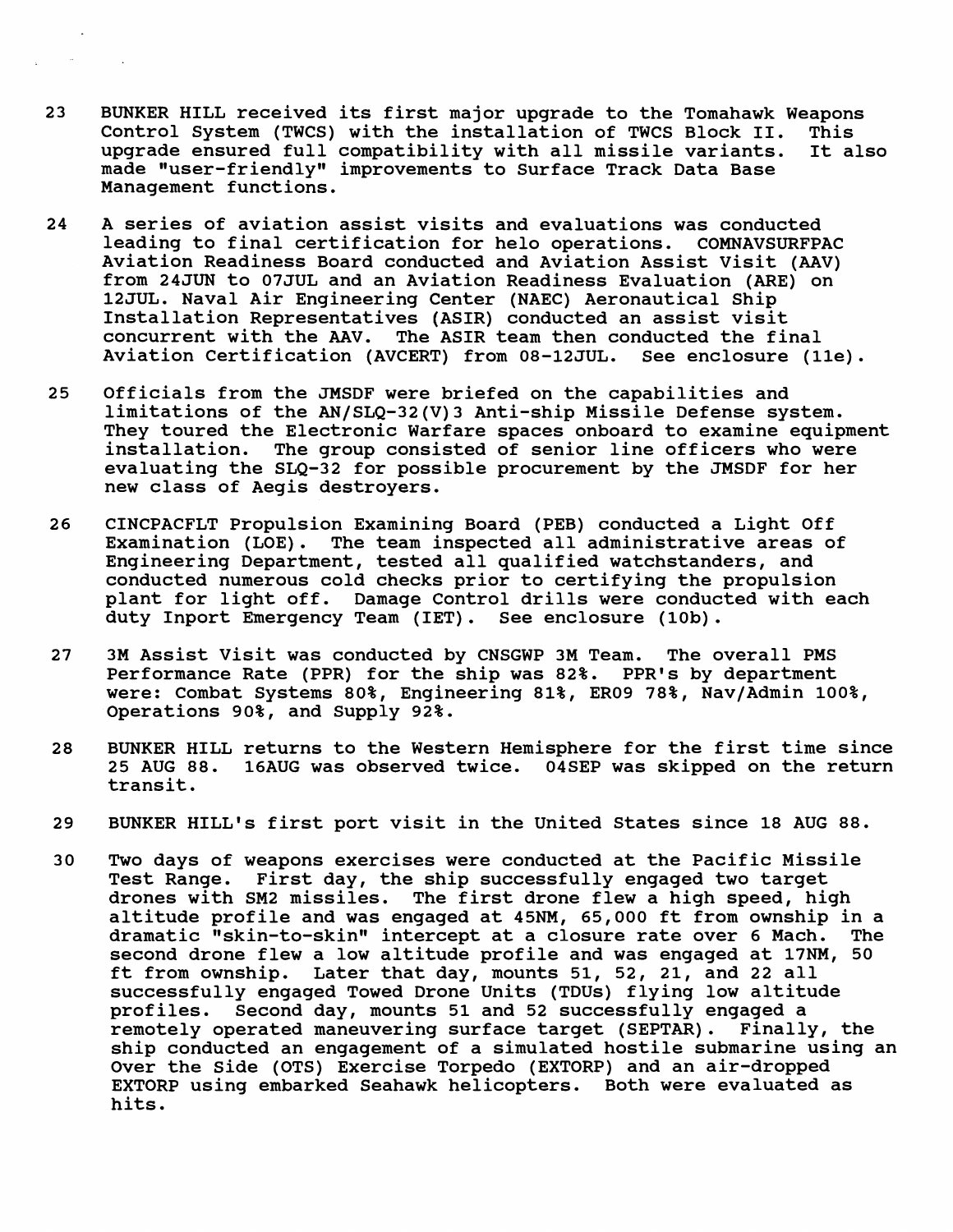- $31$ **A ruptured gasket in Number 3 Air Conditioning Plant caused the JP-5 Pumproom (3-398-0-E) to be flooded to approximately 4 feet. All motors and associated controllers required drying and repair prior to next underway period.**
- $32<sub>2</sub>$ **In a special awards ceremony, Captain Marfiak was awarded is second Legion of Merit for meritorious service as AGBF AAWC during Operation DESERT STORM. Commander was also awarded the Bronze Star**  with Combat "V".
- 33 **While transiting the Philippine Sea en route the San Bernardino Straits, BUNKER HILL encountered several days of heavy weather due to the convergence of three tropical storms northeast of Luzon.**
- 34 **While inport Subic Bay, BUNKER HILL hosted the COMNAVSURFPAC NWAT team**  for two days and was assigned a rating of "satisfactory" by the assist **team. Later, the Navy Technical proficiency Inspection (NTPI) team from Weapons Training Group Pacific (WTGP) conducted the qualifying**  inspection in Chinhae, ROK. A rating of "satisfactory" was assigned with 11 "outstanding" and 3 "excellent" adjective ratings assigned in **the 14 inspected areas. See enclosure (9e).**
- 35 **BUNKER HILL conducted an NGFS FIREX I at Leon Creek Naval Gunfire Range, Tabones, RP with an overall total average of 98 percent, including communications bonus points. See enclosure (9d).**
- 36 **While conducting Engineering Casualty Control (ECC) drills for Interim Refresher Training, BUNKER HILL experienced a 24 minute unplanned total loss of power.**
- 37 **The Tomahawk Process Action Team (PAT) consisted of representatives from Program Executive Office-Cruise Missile Project, General Dynamics, McDonald-Douglas, CINCPACFLT, and COMNAVSURFPAC Cruise Missile Qualification Team (CMQT). See enclosure (9b).**
- 38 **Battle Group ALFA, with Amphibious Task Force Seventh Fleet (CTF 76) embarked on USS BLUE RIDGE, conducted VALIANT BLITZ 92, a bilateral exercise with the Republic of Korea (ROK) Navy and Marine Corps. BUNKER HILL acted as Battle Force AAWC and had direct responsibility for the defense of the Amphibious Objective Area (AOA) while positioning air defenses to cover any reaction from North Korea or the Soviet Union.**
- **Battle Group ALFA participated in ANNUALEX 03G, a yearly bilateral**  39 exercise with the Japanese Self Defense Force (JSDF). **conducted an opposed transit along Eastern Honshu to arrive at the Near Land Operating Area (NLOA) where strike operations could be conducted against enemy invaders on Hokkaido.**
- **CINCPACFLT Propulsion Examining Board (PEB) conducted an Operational**  40 **Propulsion Plant Examination (OPPE). The team inspected all administrative areas of Engineering Department, tested all qualified**